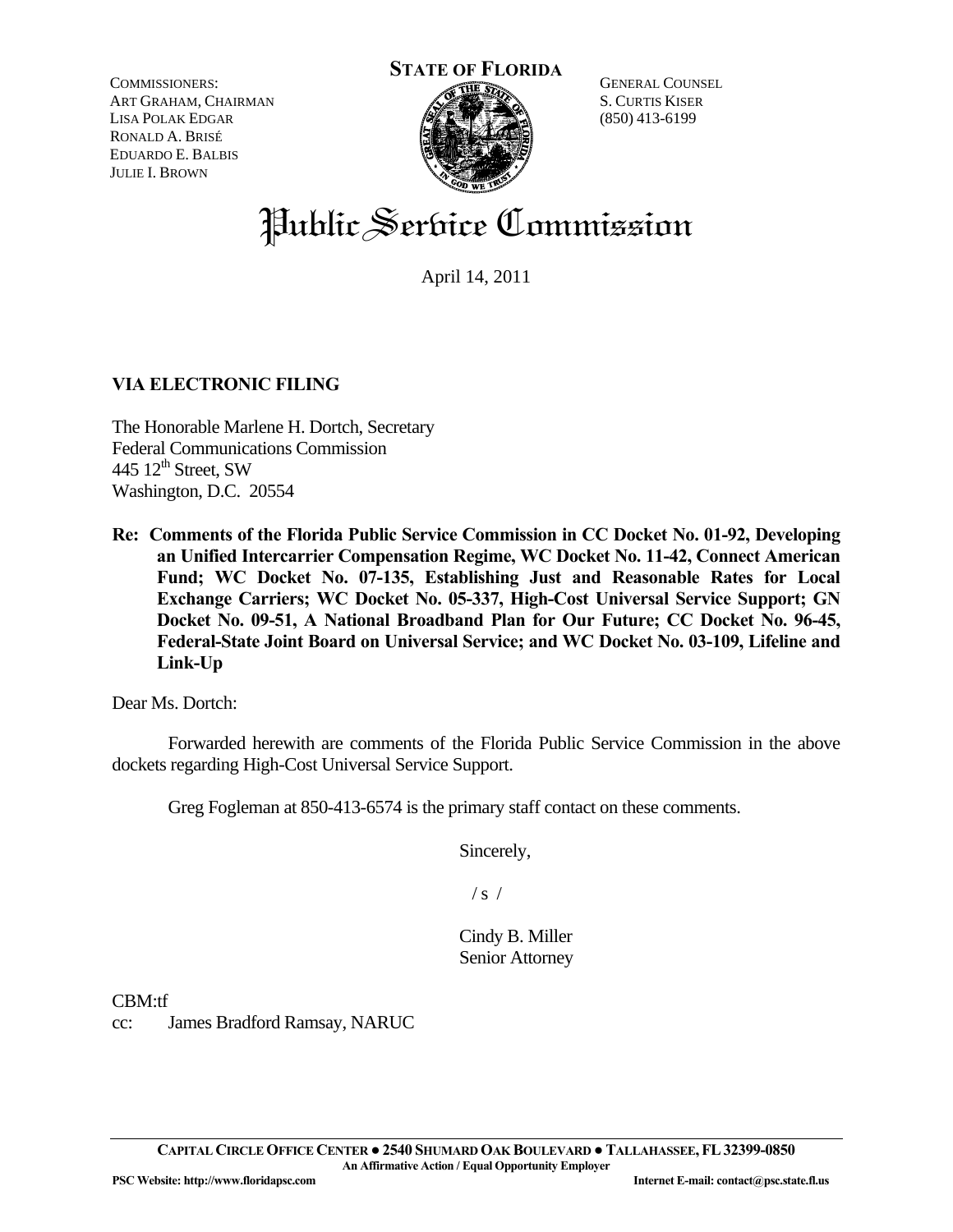# **Before the Federal Communications Commission Washington, D.C. 20554**

| In the Matter of                                                             |                      |
|------------------------------------------------------------------------------|----------------------|
| Connect America Fund                                                         | WC Docket No. 10-90  |
| A National Broadband Plan for Our Future                                     | GN Docket No. 09-51  |
| Establishing Just and Reasonable Rates for<br><b>Local Exchange Carriers</b> | WC Docket No. 07-135 |
| <b>High-Cost Universal Service Support</b>                                   | WC Docket No. 05-337 |
| Developing an Unified Intercarrier<br><b>Compensation Regime</b>             | CC Docket No. 01-92  |
| Federal-State Joint Board on Universal Service                               | CC Docket No. 96-45  |
| Lifeline and Link-Up                                                         | WC Docket No. 03-109 |

# **COMMENTS OF THE**

# **FLORIDA PUBLIC SERVICE COMMISSION**

| CHAIRMAN ART GRAHAM                 |  |
|-------------------------------------|--|
| COMMISSIONER LISA POLAK EDGAR       |  |
| <b>COMMISSIONER RONALD A. BRISÉ</b> |  |
| COMMISSIONER EDUARDO E. BALBIS      |  |
| <b>COMMISSIONER JULIE I. BROWN</b>  |  |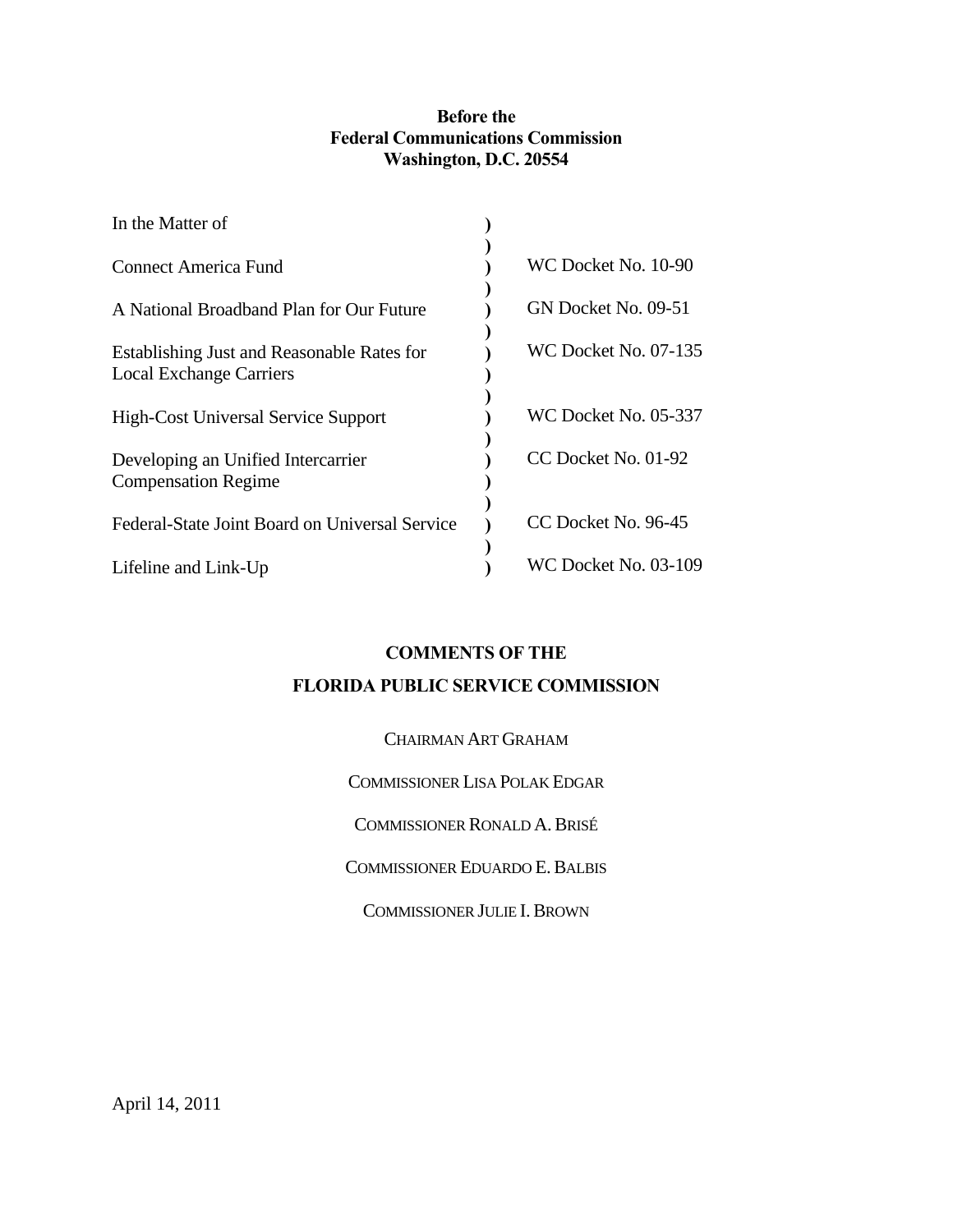## **INTRODUCTION**

 $\overline{a}$ 

The Florida Public Service Commission (FPSC) submits these comments in response to the Notice of Proposed Rulemaking and Further Notice of Proposed Rulemaking (NPRM) released by the Federal Communications Commission (FCC) on February 9,  $2011<sup>1</sup>$  The FCC seeks comment on reforms to both the high-cost universal service programs (USF) and intercarrier compensation (ICC) regimes. The proposed Connect America Fund (CAF) would ultimately replace the current high-cost funds. The FCC proposes transition paths that it believes will facilitate adoption of reforms. The FPSC commends the FCC for embarking on this comprehensive list of reforms.

 As stated in prior comments, the FPSC supports reallocation of reclaimed high-cost support to expand the availability of broadband services in areas where there are none or where such services are deemed to be inadequate. The FPSC is supportive of many of the proposed near-term reforms to the existing high-cost support mechanisms. Our support of the CAF is conditioned on retargeting reclaimed support from other programs and not increasing the overall size of the fund. The FPSC supports the proposed cap on the total size of the CAF; we believe, however, that the FCC should look to reduce the size of the fund where efficiencies derived from universal service reform allow. We believe that prior to distributing universal service support through the CAF, the FCC must first make a determination of the extent to which the four statutory criteria established in the Telecommunications Act (Act) are satisfied by broadband services.<sup>2</sup> The FPSC does not support the FCC's proposal to base CAF support on intrastate USF and ICC reform.

 $1$  FCC, Notice of Proposed Rulemaking and Further Notice of Proposed Rulemaking, FCC 11-13, WC Docket Nos. 10-90, 07-135, 05-337, 03-109, GN Docket No. 09-51, CC Docket Nos. 01-92, 96-45, released: February 9, 2011.  $^{2}$  47 U.S.C. § 254(c)(1).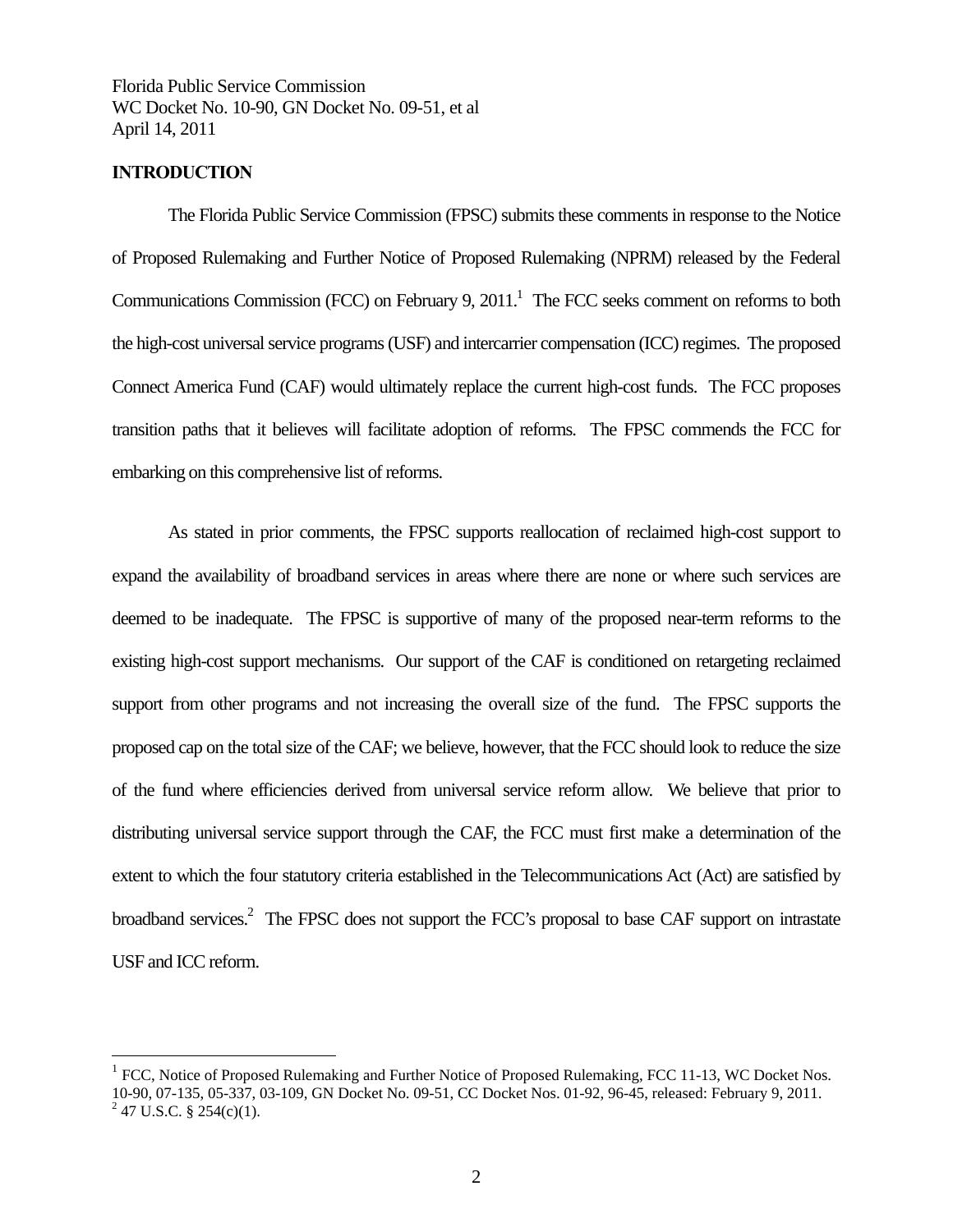## **FCC AUTHORITY TO SUPPORT BROADBAND**

We agree that the FCC has statutory authority to expand the scope of services supported by federal universal service funds. Section 254 of the Act defines universal service as "an evolving level of telecommunications services."<sup>3</sup> The Act specifies four criteria that the Universal Service Joint Board and the FCC should consider when determining whether a service should be included within the definition of supported services. The criteria that the FCC must consider include that the services:

(A) are essential to education, public health, or public safety;

(B) have, through the operation of market choices by customers, been subscribed to by a substantial majority of residential customers;

(C) are being deployed in public telecommunications networks by telecommunications carriers; and

(D) are consistent with the public interest, convenience, and necessity. $4$ 

 The FPSC believes that prior to distributing support for broadband networks, the FCC should formally define broadband as a supported service. We recognize that some universal service support has been provided under the FCC's "no barriers to advanced services" policy, which permits rate-ofreturn carriers to upgrade their facilities to modern networks. However, simply expanding this policy to all carriers would not necessarily provide the FCC with the ability to establish minimum broadband characteristics such as speeds or latency. In order to establish such minimum standards, we believe that the FCC will have to explicitly consider each of the criteria in section 254(c)(1).

<sup>&</sup>lt;sup>3</sup> Ibid.

 $4$  Because Section 254(c)(1) uses the verb "consider," the FPSC continues to believe that the Act affords the FCC and the Joint Board flexibility in expanding the definition of supported services to include services that do not meet all four criteria. Comments of the FPSC to the FCC in CC Docket 96-45, filed on April 11, 1996, October 22, 2001, and April 14, 2003.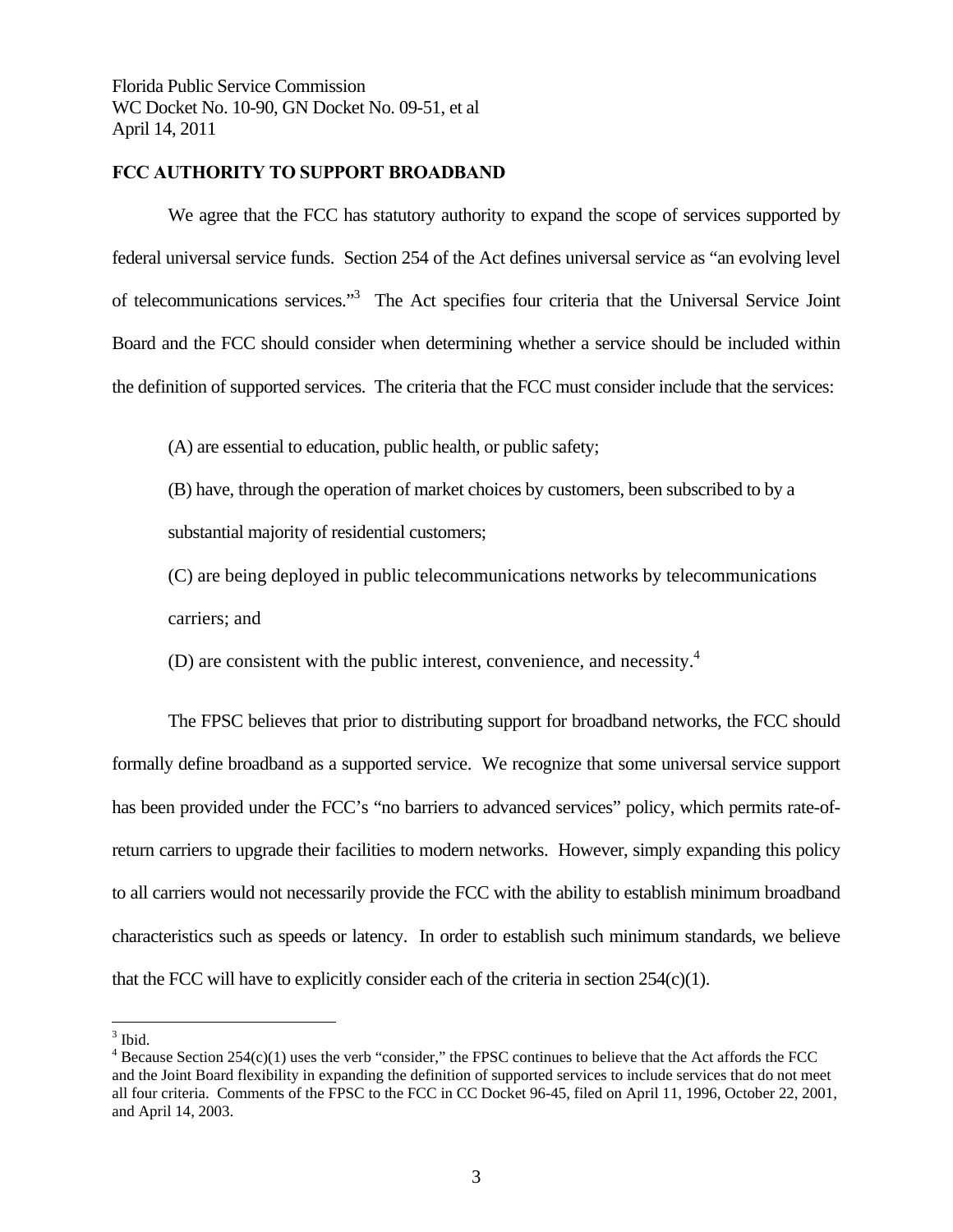The FCC also invites comment on whether it should consider classifying interconnected voice over Internet protocol (VoIP) as a telecommunications service or an information service. We agree with the FCC that classifying interconnected VoIP as a telecommunications service would enable it to explicitly support networks that provide interconnected VoIP, including broadband networks. Yet we do not believe such a move, absent an explicit expansion in the list of supported services, would allow the FCC to establish minimum broadband requirements such as speed and deployment.

## **ENCOURAGING STATE ACTION**

 In general, the FCC seeks comment on how it can most effectively encourage additional commitments from states to support universal service in partnership with the federal government. The FCC notes that some states have established intrastate universal service support mechanisms that fund voice services, established broadband grant programs, or reformed intrastate access charges and rebalanced local rates. In the first phase of the CAF, the FCC seeks comment on whether CAF support should be based on states' progress on access charge reform, establishment of an intrastate high-cost universal service fund, or implementation of a broadband support mechanism. The FPSC opposes conditioning CAF support as proposed. The FCC's stated goal during this first phase is to make available non-recurring support for broadband in unserved areas and to test the use of reverse auctions more generally as a longer-term means of disbursing ongoing CAF support. Specifically, the FCC's stated goal is to "expand broadband to as many unserved housing units . . . as soon as possible."<sup>5</sup> We support the FCC in this effort but believe that limiting eligibility for CAF funding as proposed is not appropriate. Limiting or prioritizing funding based on whether individual states have addressed the identified issues fails to recognize the unique circumstances of individual states. For

 5 FCC 11-13, ¶267.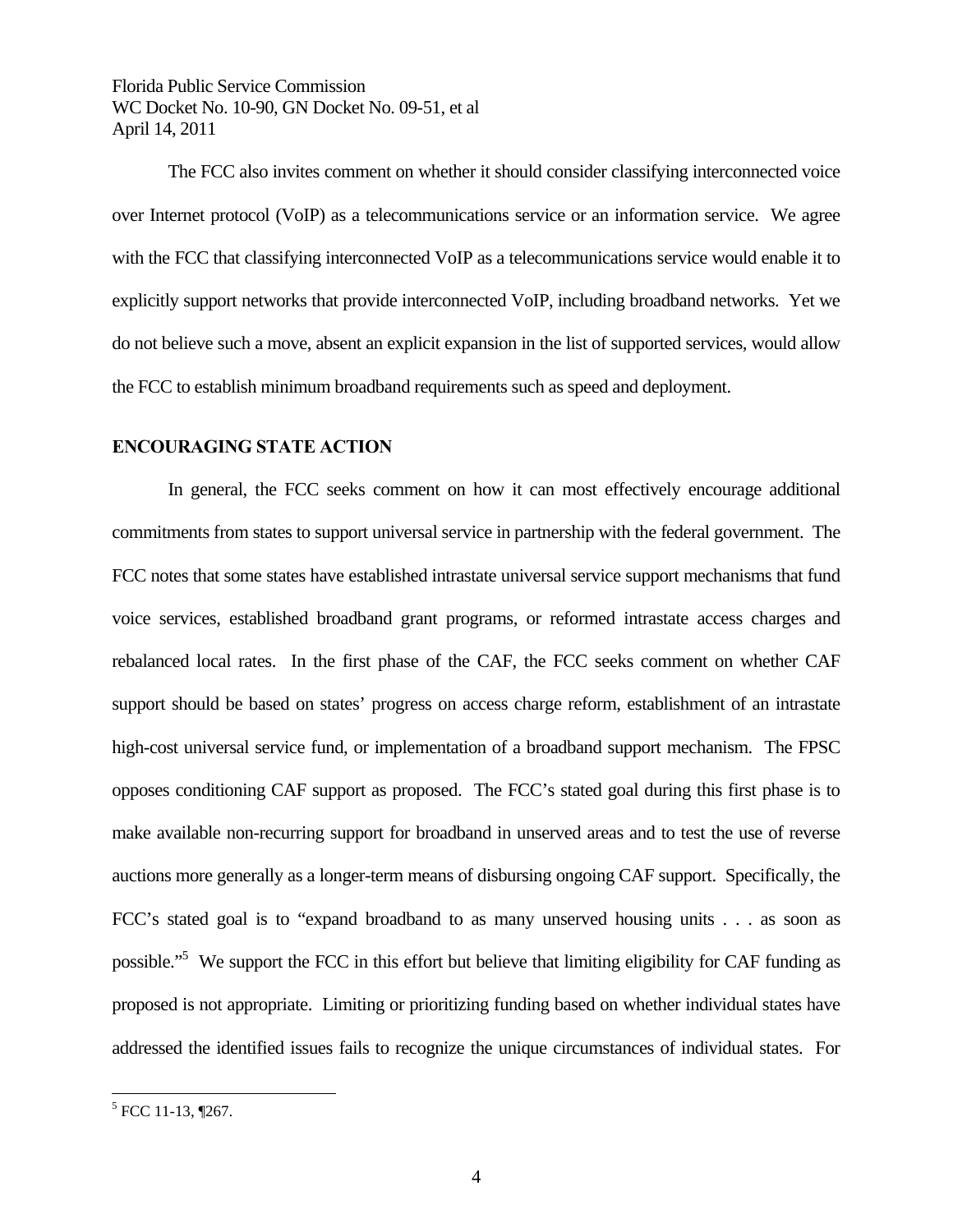example, the FPSC does not have explicit legislative authority to address intrastate access charge reform. Moreover, such conditions may undermine realization of the FCC's broadband deployment goals by making funds unavailable to some areas of need.

## **BROADBAND SPEED**

 In November 2007, the Universal Service Joint Board recommended expanding the definition of supported services to include broadband services.<sup>6</sup> It did not, however, specify what speed constitutes broadband.<sup>7</sup> By comparison, the National Broadband Plan recommended that the FCC set an initial target of 4 Mbps (Megabits per second) actual download speed and 1 Mbps actual upload for broadband universal service.<sup>8</sup> The FCC seeks comment on this recommendation, as it could affect either the size of the fund or the extent to which universal broadband can be made available.

 The FPSC believes there are several reasons that the FCC should consider a slightly lower threshold at this time. First, several incumbent carriers have indicated that current technologies could deliver broadband services with significantly lower deployment costs if a 768 kbps upload speed threshold is used instead of the proposed 1 Mbps upload speed threshold.<sup>9</sup> Second, the FCC already requires broadband providers to report the number of their subscribers at several speed levels, including at the 3 Mbps/768 kbps level.<sup>10</sup> Using the same broadband upload threshold should make the process of tracking deployment easier for all parties. Finally, the FCC itself noted in the NPRM that "the basic (media) user requires actual download speeds of approximately 500 kbps, while

 $6$  FCC-07J-4,  $\P\P$  55-62.

 $^7$  Ibid. ¶ 72.

<sup>8</sup> National Broadband Plan at 135.

<sup>&</sup>lt;sup>9</sup> CenturyLink July 12, 2010 Comments at 19, n.54; Qwest Comments at 11; Windstream July 12, 2010 Comments at 10; AT&T Dec. 6, 2010 Ex Parte Letter at 1.

<sup>&</sup>lt;sup>10</sup> The FCC currently categorizes connections reported through its FCC Form 477 at 72 speed tiers defined by eight ranges of downstream speed and nine ranges of upstream speed.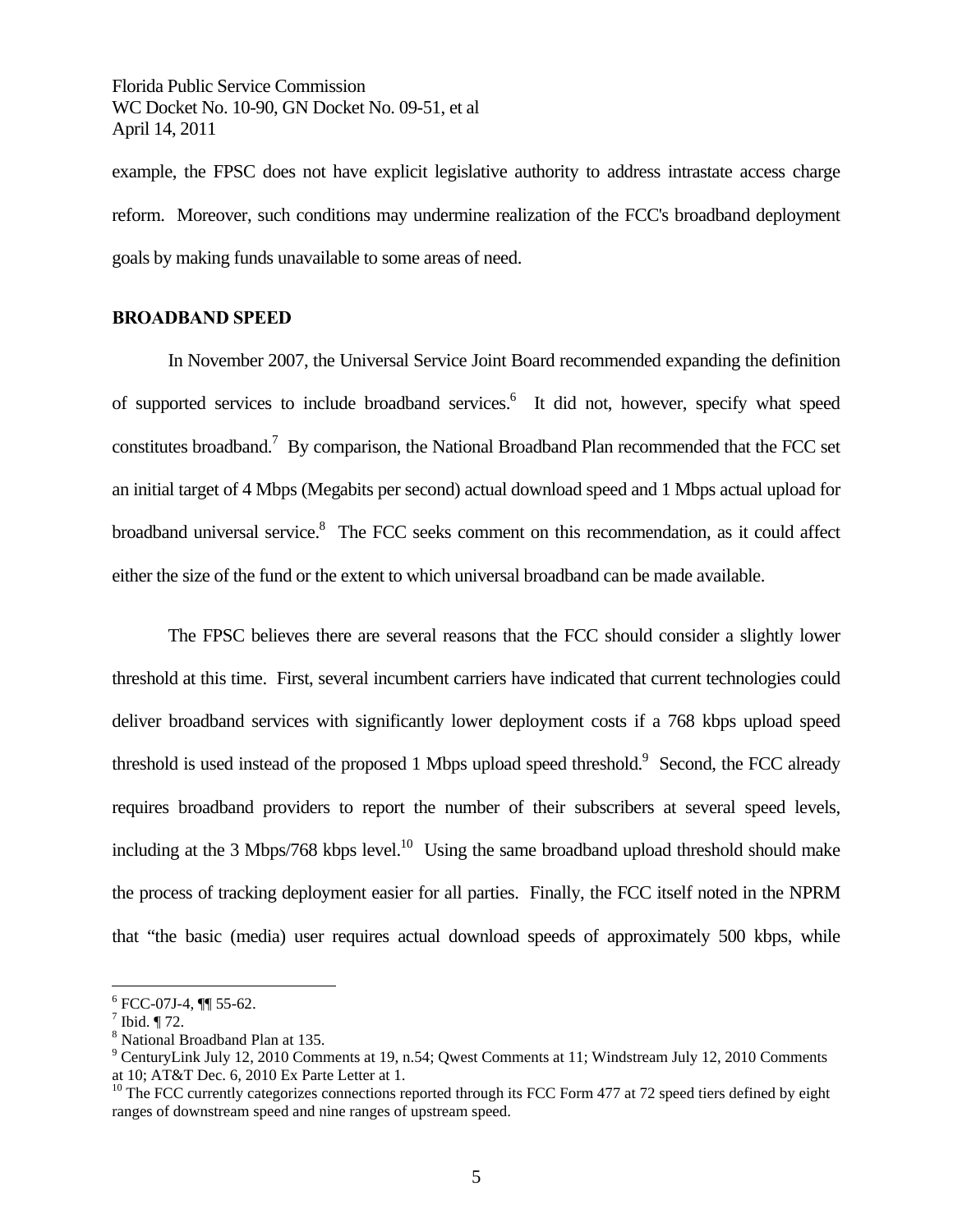emerging multimedia and full media users require actual download speeds of 1–4 Mbps . . .." Given this, it seems that a 3 Mbps download threshold is more than sufficient to provide "basic" broadband service and ample service for many multimedia applications. The FCC stated that one of its goals is to maximize the number of unserved households passed with broadband services within the current size of the fund. The FPSC believes that a 3 Mbps/768 kbps is the more reasonable speed at this time. We also believe the FCC should regularly reevaluate this benchmark speed going forward.

#### **NEAR-TERM REFORMS**

Beginning in 2012, the FCC proposes to transition funds from less efficient support programs to more efficient uses, including the creation of the CAF. The FCC seeks comment on several measures to reduce inefficiencies, expand availability of broadband, and increase the accountability of companies receiving support during the transition. In 2010, the high-cost fund disbursed \$4.3 billion through five separate mechanisms designed to support different kinds of costs and different types of carriers.

#### *High-Cost Loop Support*

The FCC proposes to reduce the reimbursement percentages for high-cost loop support (HCLS) to promote a more equitable distribution of limited funds. HCLS provides local loop support in rural areas that exceed 115 percent of the national average loop cost. The FCC expresses concern that the current structure of HCLS may provide inadequate incentive for recipients to operate as efficiently as possible, based on data from the National Exchange Carrier Association. The data suggest that companies continue to invest and upgrade their networks more than would otherwise be considered reasonable where reductions in customers served is occurring. The FCC proposes to decrease the current 65 percent and 75 percent support percentages, for incumbent LECs serving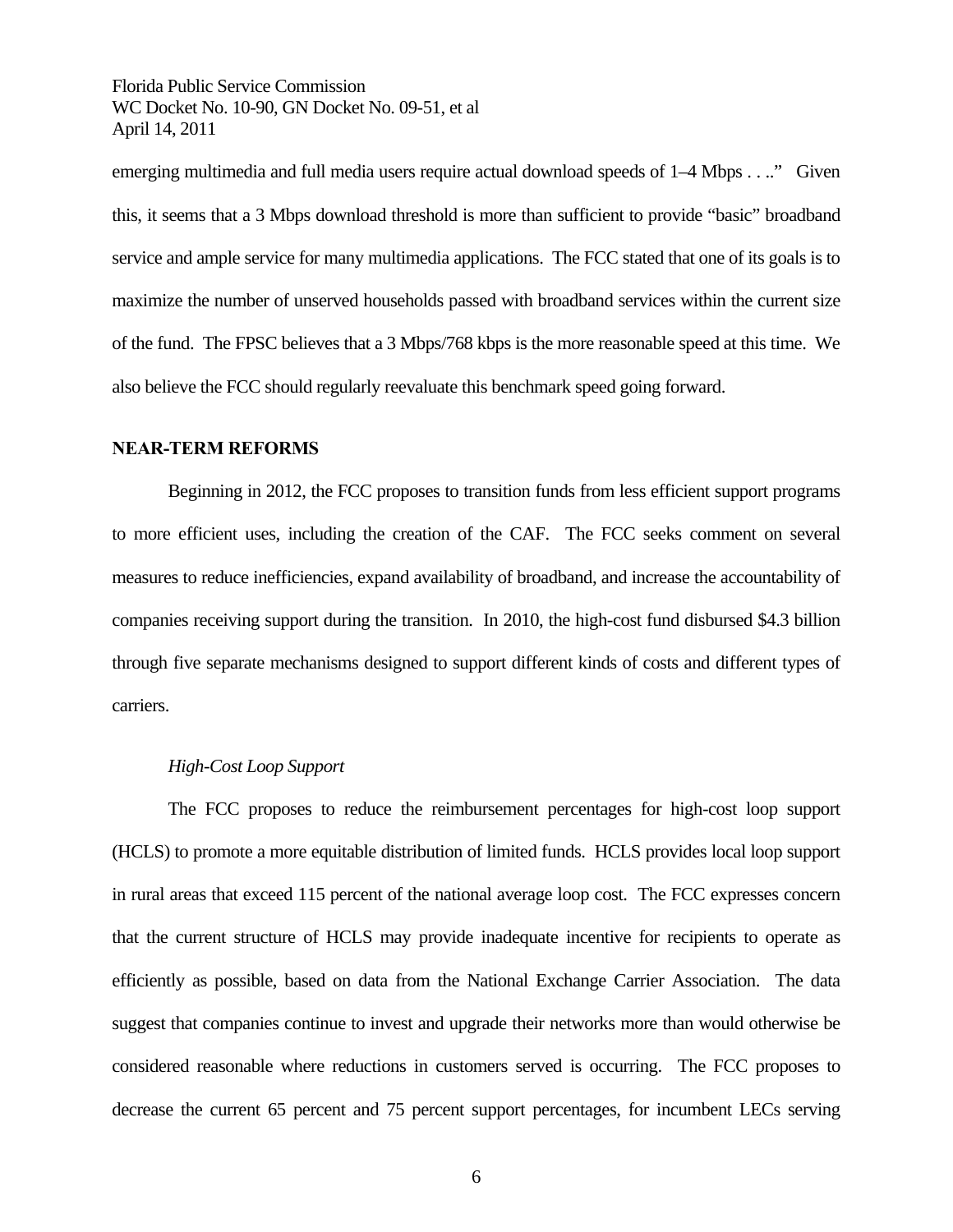200,000 or fewer loops, to 55 percent and 65 percent, respectively. This action results in a reduction in the amount of support these carriers would be eligible to receive. The FPSC supports this recommendation to increase incentives for carriers to operate efficiently.

The FCC also proposes that rules for providing HCLS to carriers with more than 200,000 working loops be eliminated, making those carriers ineligible to receive HCLS. Currently, there are only five rural incumbent LECs with more than 200,000 working loops. All five incumbent LECs have costs per loop that are well below the national average cost per loop. The FPSC is not opposed to this change.

Finally, the FCC proposes to eliminate the safety net additive component of high-cost loop support. The safety net additive was designed to provide additional loop support to an incumbent LEC, above its capped support amount, where significant additional loop investment had been made. Once an incumbent LEC qualifies, it receives support for the qualifying year plus the four subsequent years. The safety net additive has increased significantly from \$9.1 million to \$78.9 million from 2003 to 2010. The FCC projects it to be \$90.1 million for 2011. The FPSC supports the immediate elimination of the safety net additive component.

## *Local Switching Support*

The FCC proposes to eliminate local switching support (LSS) or, alternatively, to combine this program with high-cost loop support. Historically, LSS was appropriate because the cost of circuit switches were relatively more expensive for small carriers. However, technology has been evolving from circuit-switched to an IP-based environment and, as the FCC has noted, many smaller rate-of-return carriers now are purchasing soft switches. These soft switches and routers tend to be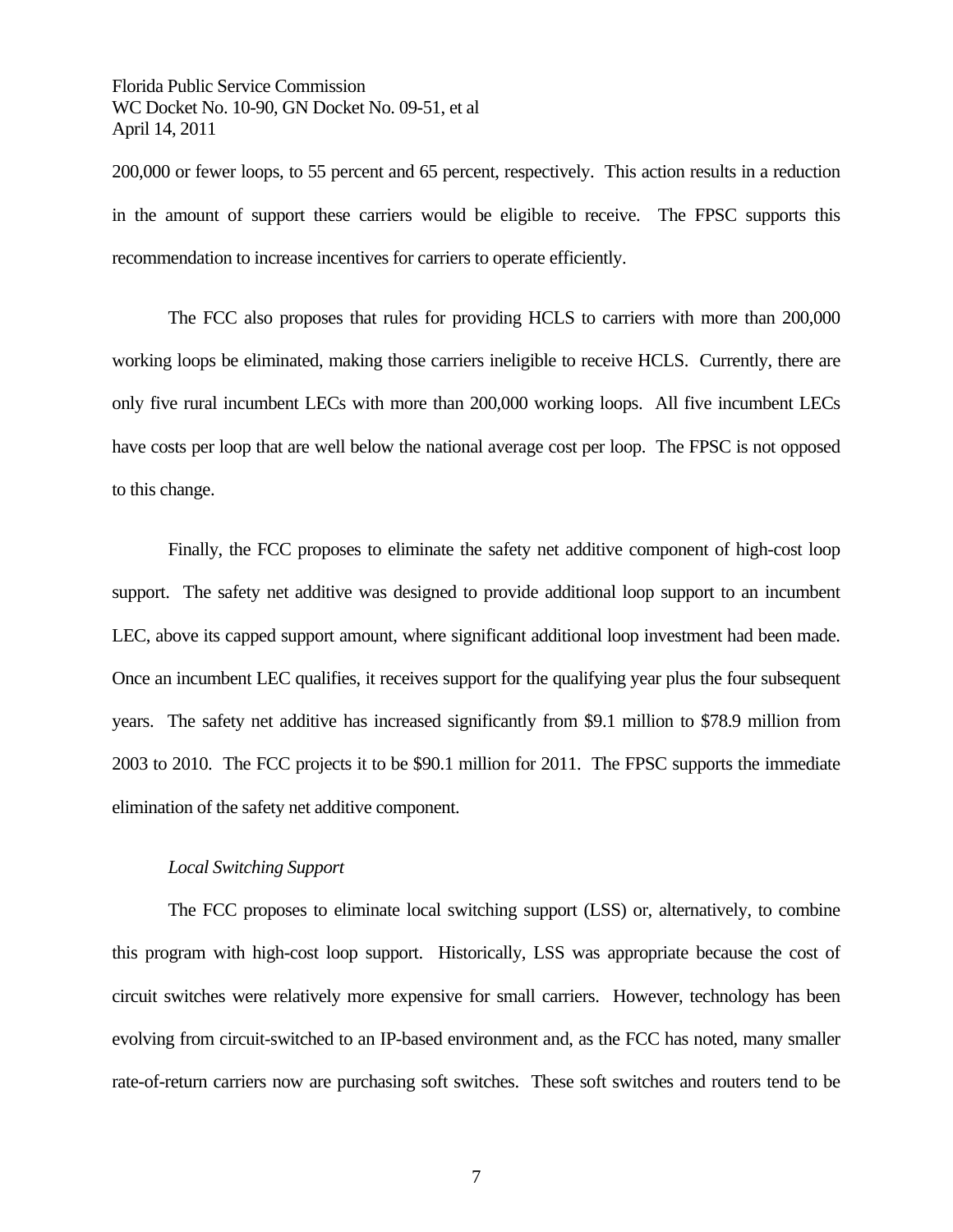less expensive and more efficiently scaled to smaller operating sizes than circuit switches. The FCC asserts that LSS in its current form may not appropriately target funding to high-cost areas. For these reasons, the FCC proposes to eliminate LSS and utilize those savings to direct support through the CAF to areas that are unserved. The FPSC agrees with the FCC that LSS has become outdated and should be eliminated.

#### *Corporate Operations Expenses*

The FCC proposes to reduce or eliminate universal service support for corporate overhead expenses. Corporate operations expenses are general expenses that include expenses for overall management, accounting, legal services, and public relations. These expenses are currently eligible for recovery through the several high-cost support mechanisms.<sup>11</sup> The FCC estimates that approximately 13 percent of HCLS support (or \$117 million) is related to corporate operations expenses. To focus finite universal service funds more directly on investments in network build-out, maintenance, and upgrades, the FCC proposes to eliminate the recovery of corporate operations expenses through HCLS, LSS, and ICLS. The FPSC supports this proposal.

#### *Limits on Total per Line High-Cost Support*

 $\overline{a}$ 

The FCC proposes to adopt a cap on total support per line for all companies operating in the continental United States. The FCC notes that some companies with fewer than 500 lines have received high-cost support ranging from roughly \$700 to nearly \$2,000 per line per month. The FCC seeks comment on capping high-cost support at \$250 per month per line. The FCC asks whether an incumbent LEC whose current per-line support is above this cap should be able to make a showing

 $11$  Those high-cost support programs are high-cost loop support (HCLS), local switching support (LSS), and interstate common line support (ICLS). The FCC has limited the amount of recovery for these expenses through HCLS (but not through LSS and ICLS).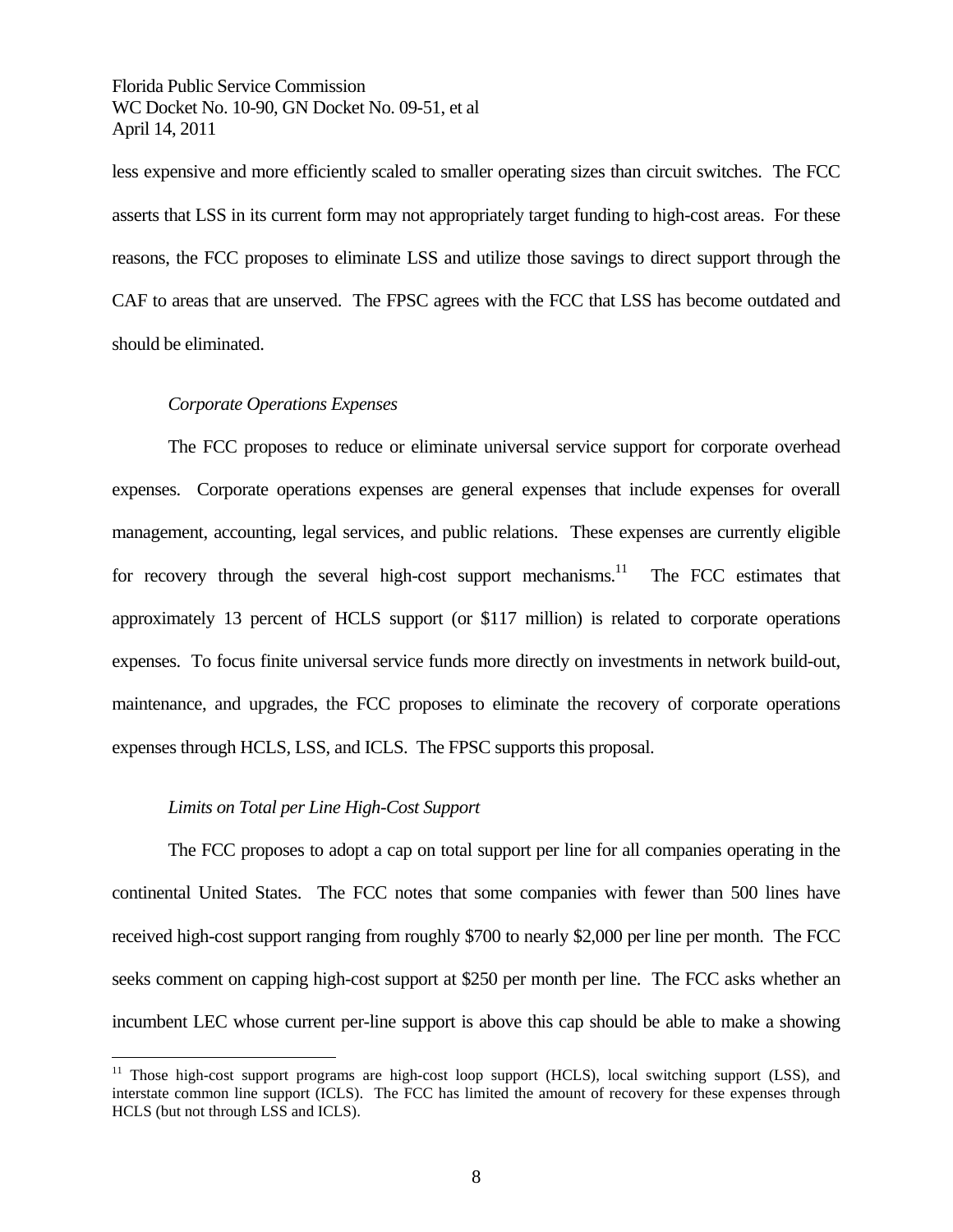that additional support is in the public interest. For 2010, such a cap would affect fewer than 20 incumbent local exchange companies.<sup>12</sup> The FPSC supports a cap of \$250 per month per line support, absent a compelling demonstration that additional support is in the public interest. The FPSC endorses establishment of a default per line cap. We recognize, however, that some situations may warrant higher per line support and carriers should have an opportunity to demonstrate that need.

#### *Transitioning Interstate Access Support to the Connect America Fund*

The FCC seeks comment on whether it would be appropriate to transition amounts from Interstate Access Support (IAS) for price cap carriers to the CAF beginning in 2012. The FCC created IAS as part of the CALLS Order in May 2000. It was intended to be a five-year transitional interstate access and universal service reform plan for price cap carriers. The FCC did not take further action to re-examine whether this was an appropriate level of support after five years. According to the FCC, IAS no longer appears necessary to provide voice service at affordable and reasonably comparable rates. The FCC proposes to transition IAS monies to Connect America Fund support. Alternatively, the FCC asks for comment regarding whether such funding should be used to reduce the size of the fund.

The FPSC believes that the elimination of the IAS program should be used to reduce the overall size of the fund. Consumers, who fund the universal service program, should see some relief. As the Tenth Circuit recognized, "excessive subsidization may affect the affordability of the

 $12$  NPRM,  $\P$  209.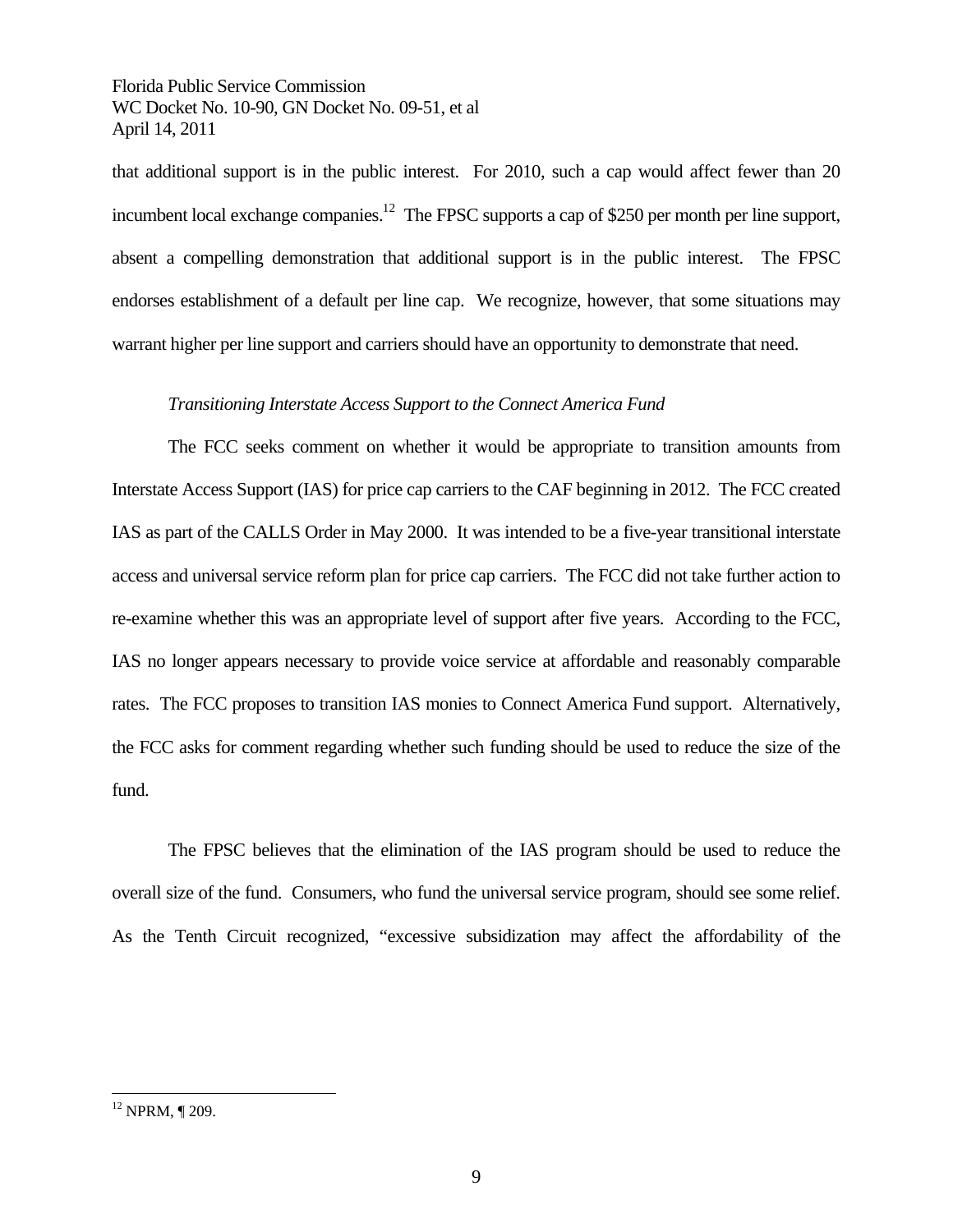telecommunications services, thus violating the principle in  $\S254(b)(1)$ ."<sup>13</sup> If, however, the FCC is unwilling to reduce the fund size, transitioning support to the CAF is the next best solution.

#### *Elimination of the Identical Support Rule*

The FCC seeks comment on approaches to rationalize funding for competitive ETCs, which are mainly mobile providers. Both approaches being considered involve eliminating the existing identical support rule, which fails to efficiently promote deployment of mobile voice services, fixed broadband, or mobile broadband. The FCC seeks comment on redirecting all available competitive ETC funding, over five years, to the CAF for redistribution through reverse auctions in order to provide support for mobile and fixed broadband. The initial 20 percent reduction under this plan would begin in 2012. Alternatively, the FCC could allow individual mobile providers to demonstrate that some level of continuing support is necessary, on a transitional basis.

The FPSC supports the elimination of the identical support rule. This position has been urged by the FPSC in prior comments, as well as by the Joint Board. The FCC determined, in the First Report and Order,<sup>14</sup> that it was appropriate to provide per-line portable universal service support for competitive ETCs based on the support that the ILEC would receive for the same line (the identical support rule). The rule arose from the competitive neutrality criterion that the Joint Board recommended the FCC adopt as an additional principle relating to universal service.<sup>15</sup> However, it was not envisioned that multiple carriers could receive support for the same customer.

1

<sup>&</sup>lt;sup>13</sup> Qwest Communications International v. FCC, 398 F.3d 1222, 1234 (2005).

<sup>&</sup>lt;sup>14</sup> Report and Order, FCC 97-157, Released May 8, 1997, Appendix I - Final rules, § 54.307(a).

 $^{15}$  Id.,  $\P\P$  46-51.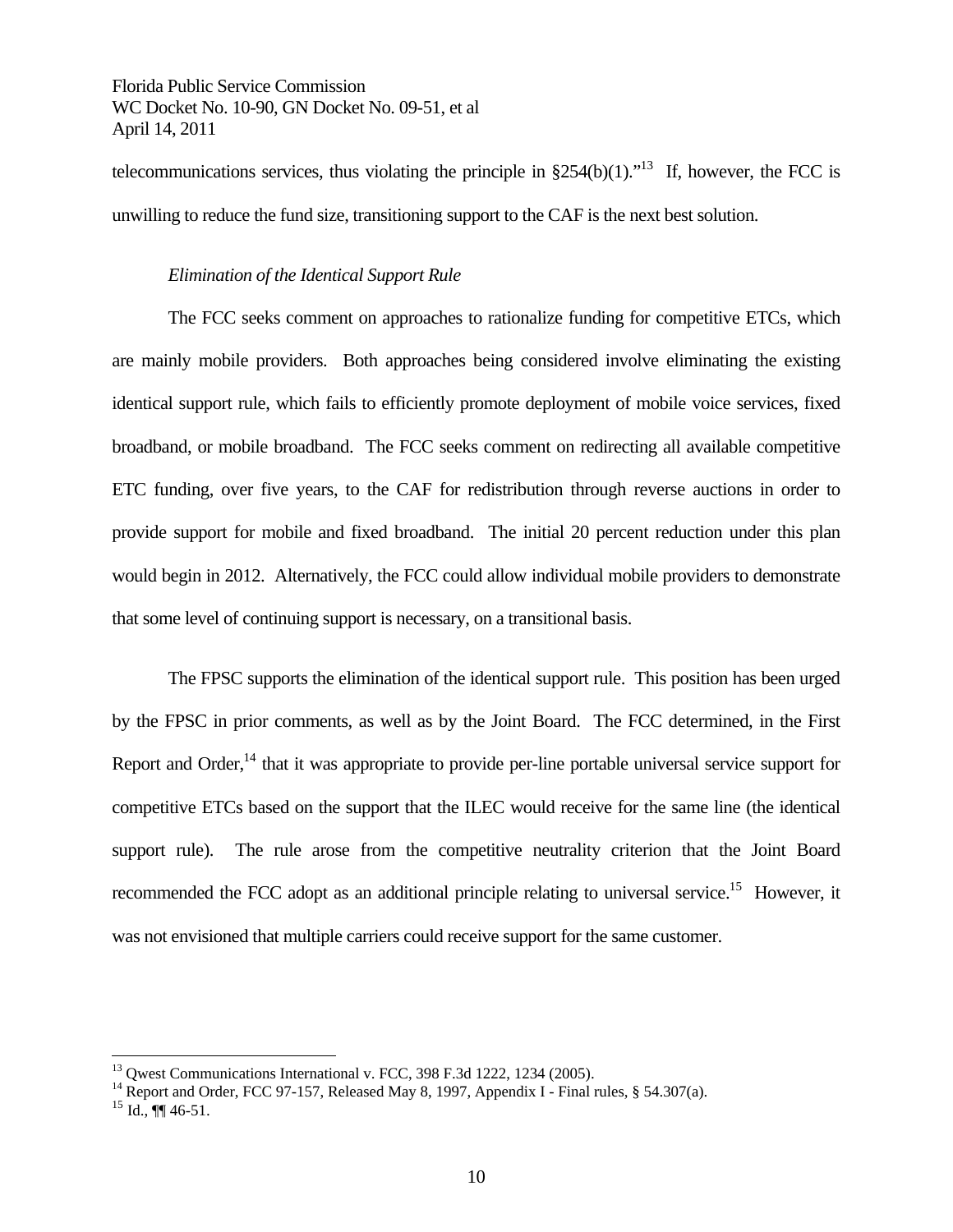We believe that the identical support rule is not competitively neutral. To the extent that the incumbent carrier's costs are significantly greater than a CETC's costs, basing the available support to the CETC on the incumbent's higher cost network would result in a revenue windfall for the competitive ETC. Furthermore, competitive neutrality should be looked at in conjunction with the other principles found in Section 254(b) of the Communications Act of 1934 as amended by the Telecommunications Act of 1996 (the Act), especially the principle of "specific, predictable, and sufficient" support.<sup>16</sup> The Joint Board has repeatedly found that "sufficient" also means "no more than sufficient."<sup>17</sup> Competitive neutrality should not be interpreted as requiring that all carriers receive the same amount of support, but only that all eligible carriers have an equal opportunity to compete for support. The proposed CAF allows for carriers to compete for support.

## *Non-Regulated Revenues*

Several parties, including the FPSC, have suggested that when calculating universal service support levels, the FCC should take into account unregulated as well as regulated revenues.<sup>18</sup> The National Association of State Utility Consumer Advocates (NASUCA), the National Cable & Telecommunications Association (NCTA), and Sprint also urged the FCC to recognize that USF recipients derive revenues from other services such as broadband and video services over the same network. The FCC seeks comment on how to ensure that universal service funding is not subsidizing non-regulated services or excessively subsidizing carriers that have the ability to generate nonregulated revenues as a result of their deployment of subsidized local loops. The FPSC supports

 $16$  47 U.S.C. § 254(b).

<sup>&</sup>lt;sup>17</sup> Recommended Decision, FCC 98J-7, Released November 25, 1998. ¶ 3; Recommended Decision, FCC 02J-2, Released October 16, 2002. ¶¶ 14, 16.

 $^{18}$  Ex Parte Comments of the FPSC – NBP Public Notice #19 – CC Docket No. 96-45; WC Docket No. 05-337; WC Docket No 03-109; GN Docket Nos 09-47, 09-51, and 09-137, p. 3, filed on December 15, 2009.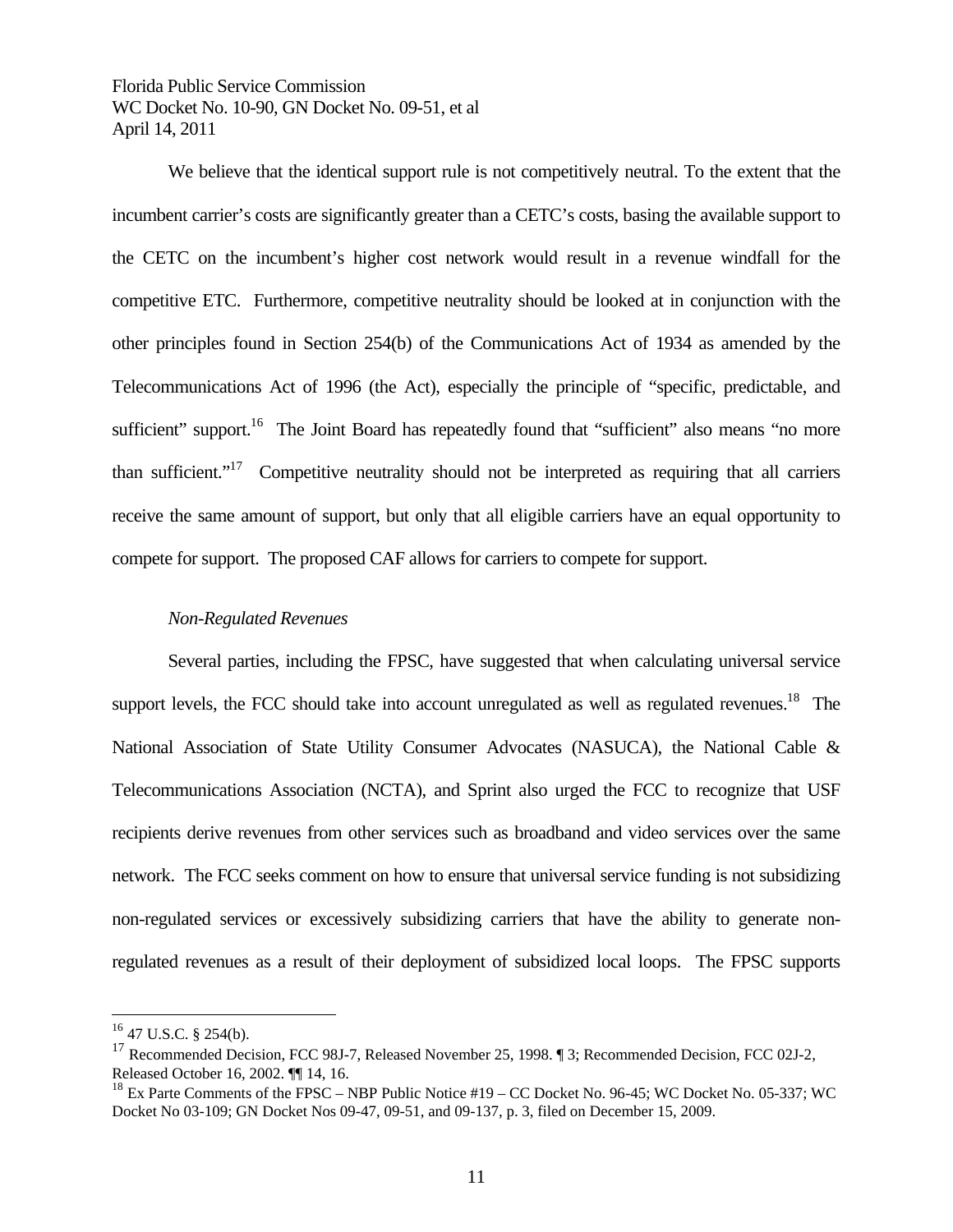including all revenues (including broadband revenues) when evaluating the interstate rate of return revenue requirement of a high-cost carrier. If the FCC moves forward with the CAF as proposed, carriers bidding on the minimum amount of support they would accept to provide service would likely factor into their bids their non-regulated revenues anticipated to be received.

## **SIZING THE FEDERAL COMMITMENT TO HIGH-COST SUPPORT**

The FCC seeks comment on setting an overall budget for the CAF. For phase one, when CAF support is non-recurring and availability is concurrent with other high-cost support reforms, the FCC proposes that the size of the fund would be no greater than projected for the current high-cost program. In phase two, the CAF would provide all high-cost funding and would be recurring in nature. The FCC also proposes to set an overall budget equal to the size of the current high-cost program in 2010 (or roughly \$4.3 billion). The FCC recognizes that it can impose cost controls to avoid excessive expenditures that detract from the goals of universal service. While the FPSC is supportive of these proposed caps, we believe that the FCC should look to reduce the size of the fund where efficiencies derived from universal service reform allow. Several states, including Florida, continue to shoulder a disproportionate burden of funding the program.

#### **CONCLUSION**

 The FPSC is encouraged by many of the proposed reforms suggested within this Notice. We believe that the FCC must expand the definition of supported service under universal service if it wishes to specify the broadband characteristics (such as speed) that it will fund through universal service. The elimination of the identical support rule is long overdue and we believe this action is still consistent with the FCC's competitive neutrality principle. We support the establishment of funding caps, both on the aggregate size of the CAF and on the amount of per line support any carrier may